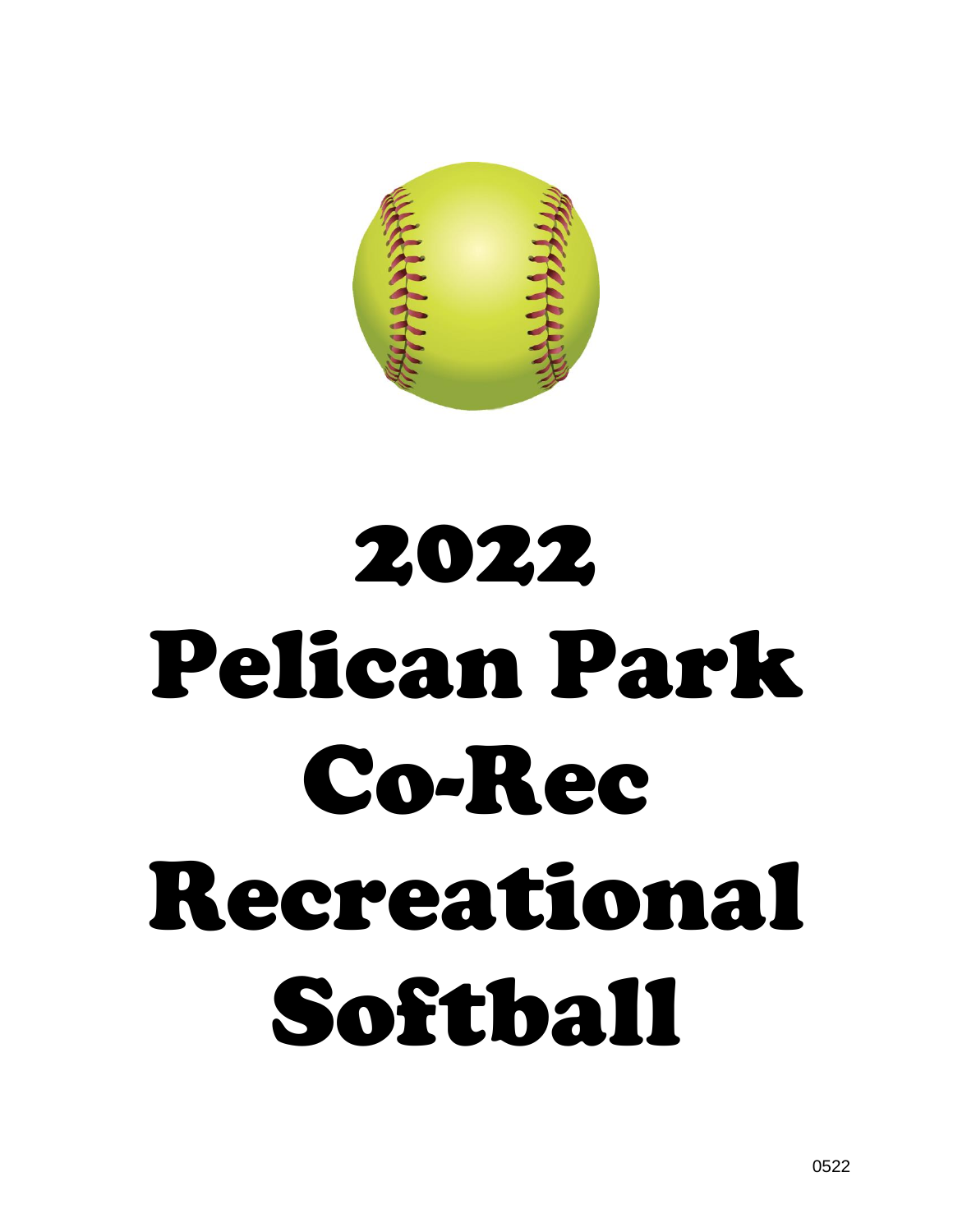# **LEAGUE PHILOSOPHY**

#### **The purpose of the Co-Rec Recreational Softball League is fun, socialization, and exercise. Please keep these goals in mind at all times.**

- Please direct any questions or concerns to Brennan Kuss or Bobby McKinney.
	-
	- o Brennan Kuss 985-626-7997 [brennankuss@pelicanpark.com](mailto:brennankuss@pelicanpark.com)
	- o Bobby McKinney 985-626-7997 [bobbymckinney@pelicanpark.com](mailto:bobbymckinney@pelicanpark.com)
- 

- **LEAGUE ELIGIBILITY**
	- All players must be 18 years or older.
	- All players must have ID at all times for age verification and roster verification.
	- All players must be fully registered through RecDesk before playing.

#### **LEAGUE RULES & REGULATIONS ALL GAMES WILL BE PLAYED UNDER USA SOFTBALL SLOW PITCH RULES WITH THE FOLLOWING EXCEPTIONS:**

#### **Equipment Specifications**

- **All bats must bear the USA SOFTBALL certification stamp OR the USSSA SLOW PITCH certification stamp.**
	- o The **USA SOFTBALL** stamp certifies the bat for Slow Pitch Softball.
	- o The **USSSA SLOW PITCH ONLY** stamp certifies the bat for Slow Pitch Softball.
	- $\circ$  Approved bats with old stamps will be allowed.
	- o Bats must contain one of these stamps.





**NEW USA STAMP OLD ASA STAMP NEW USSSA STAMP OLD USSSA STAMP**





- $\overline{\phantom{a}}$ o The **USA SOFTBALL CERTIFIED** stamp certifies the bat for Fast Pitch Softball and CANNOT be used.
- $\circ$  All other bats are deemed illegal.
- o **See the attached USA non-approved bat list for the current year. If a bat is on the non-approved list, it is illegal even if it bears the USA certification mark (bats manufactured prior to the USA ruling).**
- $\circ$  All banned MIKEN ULTRA bats will not be allowed.
- The pitching rubber is set at 50 feet.
- Bases are set at 65 feet.
- Metal cleats are not allowed.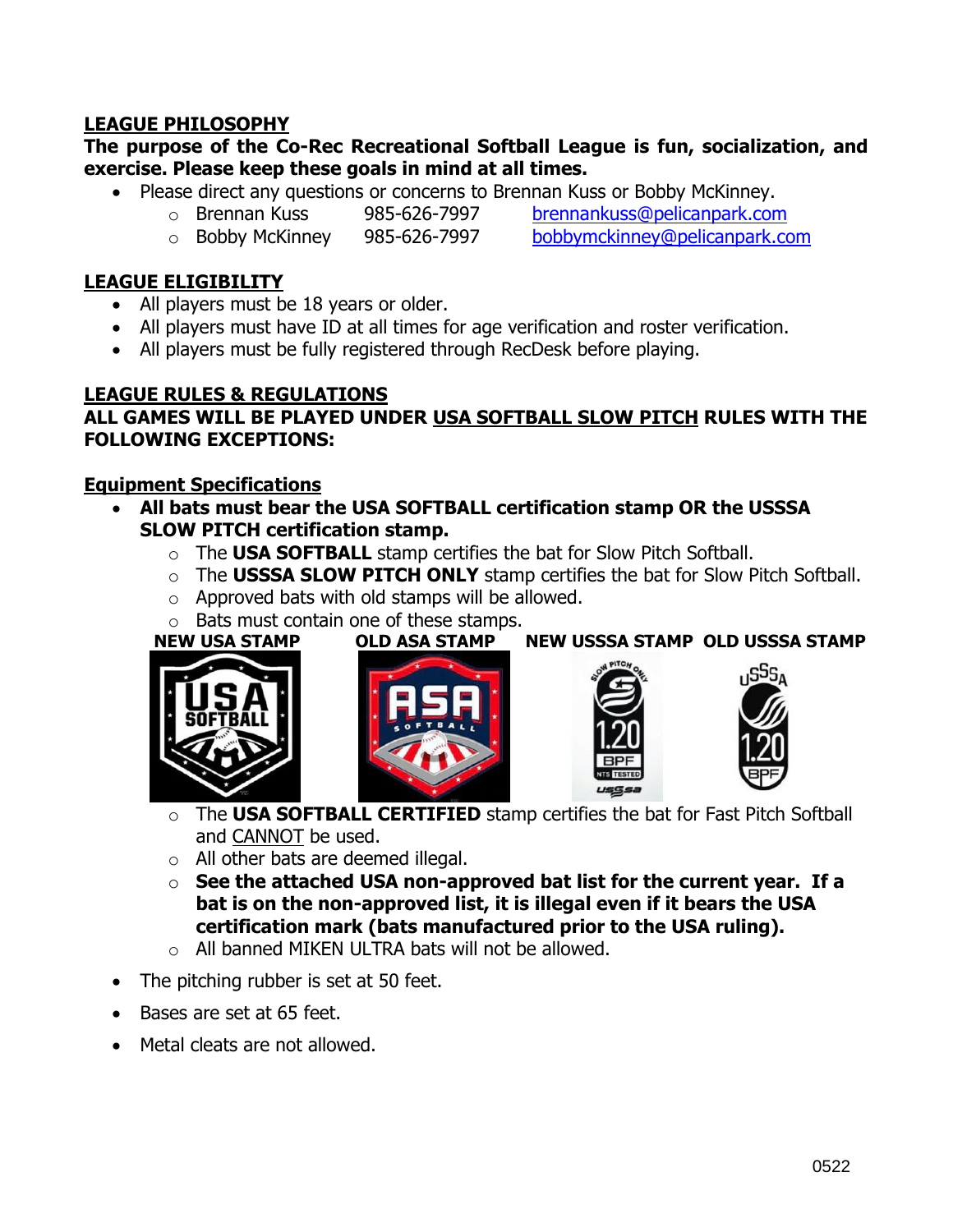# **Equipment Specifications (continued)**

- Each team is responsible for providing their own 12" game ball for men and 11" game ball for women. The batting team will provide their game balls to the opposing team.
	- $\circ$  It is recommended that the two different balls are different colors to more easily tell them apart.
	- $\circ$  Women have the option to hit the 12" ball if they choose.
	- $\circ$  The 12" ball must be .52/300 OR .44/375.
	- $\circ$  The 11" ball must be .44/375.

## **Game Play Specifications**

- All games will be six  $(6)$  innings with a one  $(1)$  hour time limit. The ten-run rule will be utilized after five (5) innings.
	- o We ask that players arrive on time and minimize time between innings to get as much playing time in as possible.
	- o **If the official is not there on time, get someone from either team that is not playing at that time or a spectator to start the game. Do not wait until an official shows up to start the game.**
- The number of male players in the game can be a **MAXIMUM of TWO MORE** than the number of female players in the game. This applies to both the batting lineup and the field. Please refer to the table below.

| <b>TOTAL # of PLAYERS</b> | <b>MAXIMUM MALE / FEMALE RATIO</b> |
|---------------------------|------------------------------------|
| 6                         | 4 men / 2 women                    |
|                           | 4 men / 3 women                    |
| 8                         | 5 men / 3 women                    |
| 9                         | 5 men / 4 women                    |
| 10                        | 6 men / 4 women                    |
| 11                        | 6 men / 5 women                    |
|                           | 7 men / 5 women                    |

- No more than 2 male players can bat consecutively in the lineup.
- If a male batter is walked, and a female batter immediately follows in the lineup, that female batter has the option to take an intentional walk.
- Men and women can play any defensive position in the field.
- The pitcher must have one foot in contact with the rubber until the ball is pitched.
- The pitcher must pitch the ball with an arc six to twelve feet high.
- A pitching screen can be used at the discretion of the pitcher.
	- $\circ$  If a batted ball hits the screen and is not fielded, the batter and all runners advance 1 base.
	- $\circ$  If a batted ball hits the screen and is fielded, it is a live ball.